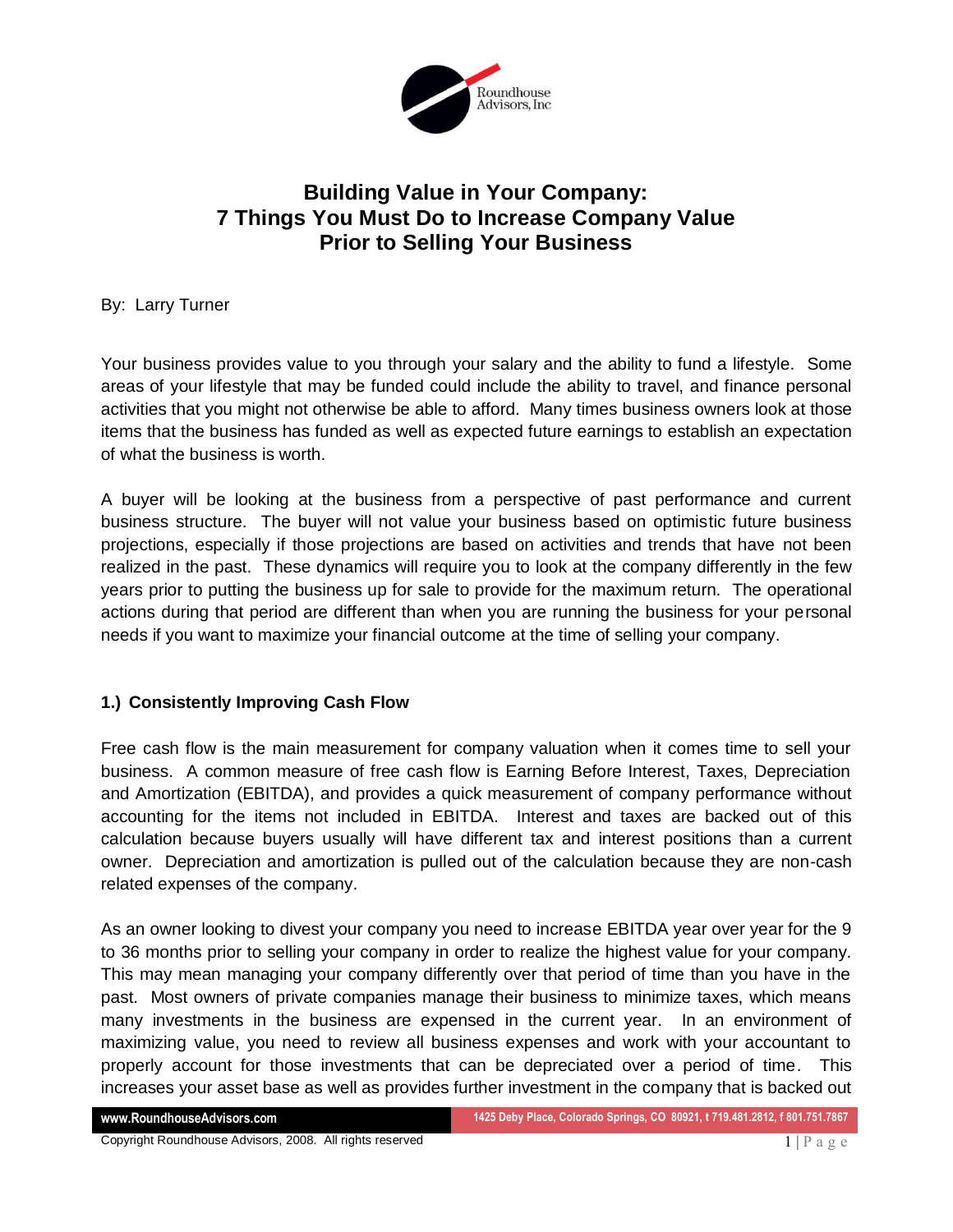

when a buyer looks at company EBITDA performance – it increases the EBITDA, which increases the value of your business.

## **2.) Growth Story**

One of the key areas to steadily improving EBITDA is increasing revenues year over year. A growth story provides background to the prospective buyer on the why and how of the revenue growth. The growth story becomes a basis for the prospective buyer to plan some or all of the growth going forward, which provides a higher valuation for your company.

We see many companies fall into a stagnant growth mode as the owner and business reaches maturity. This results in a lower valuation of the business, because the new owner needs to recharge the company and find growth opportunities. In these situations many owners can stimulate growth through programs that leverage current company capabilities.

These programs include adjacent growth programs, which may include new products developed for current markets, moving into adjacent market segments with current product offerings, or increasing sales channel capability with your current market and products. A primary factor in success is not spending time and resources going into BOTH new markets with new products. This is a highly risky move and will most likely drain your company of valuable resources in the near term (6-36 months) and reduce the value of your company.

Realization of value from these efforts is directly related to the amount of time prior to putting the company on the market and the projects undertaken. Obviously, a short time horizon limits the ability to move into new markets or into a long new product development process, but it does allow you to focus your efforts in sales channel effectiveness and expansion of sales programs and processes.

Whatever the plan to increase sales you will be best served if you can position those efforts into a credible growth story that can be succinctly conveyed to a prospective buyer and provide a basis for increased company valuation.

#### **3.) Capable Management Team**

Most owner-run businesses revolve around the owner making many of the decisions. In these organizations, the company cannot continue without the owner on a daily basis. Many buyers are looking for a standalone business with management teams that can run the day-to-day activities after the owner is bought out and has moved on. There are cases where the acquisition of your business will be rolled into an already existing business, but even in that scenario many of the

Copyright Roundhouse Advisors, 2008. All rights reserved  $2 | P a g e$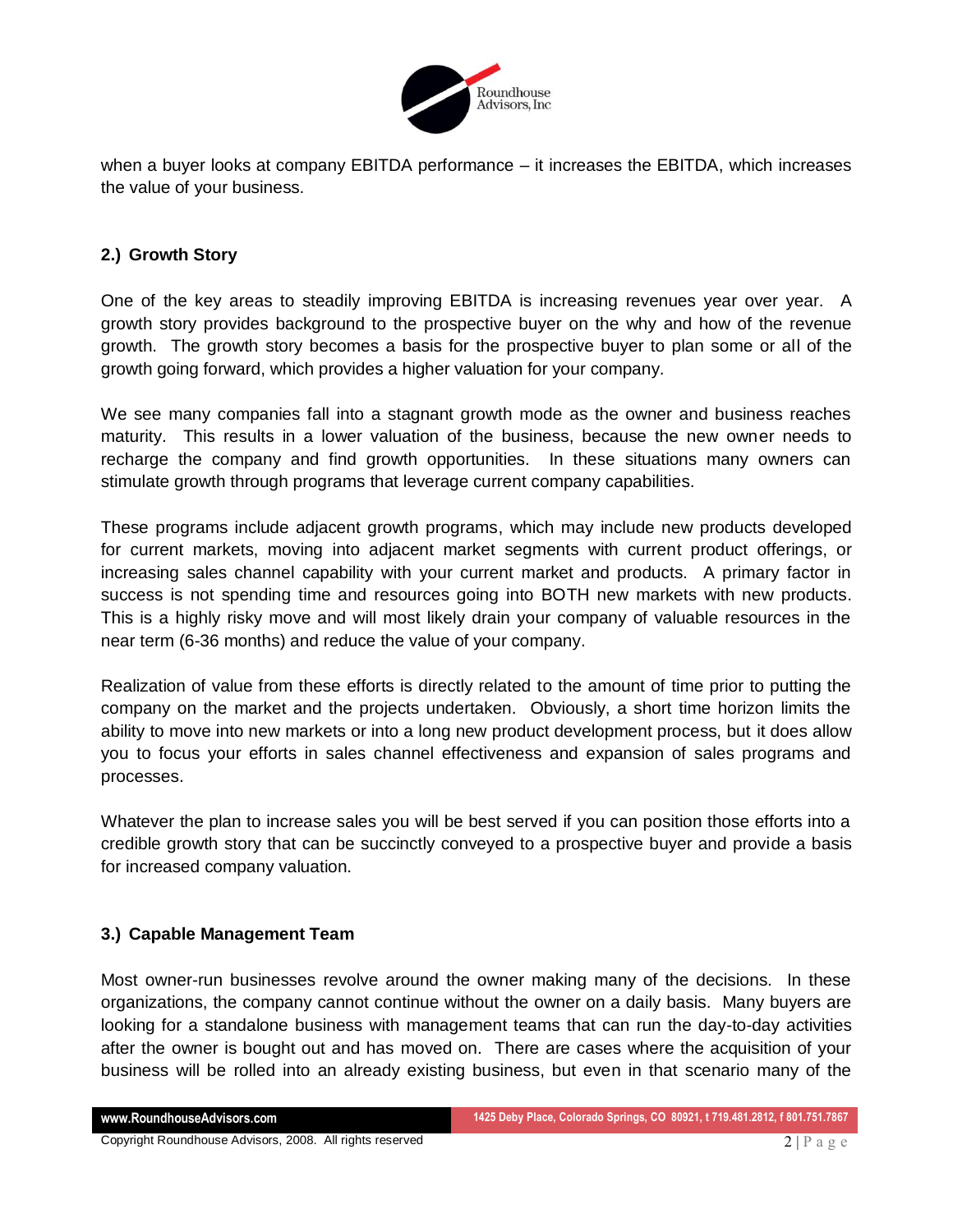

management team members are relied on for the transition, and potentially for management of their respective functions in the new combined entity.

We see far too often with owner-run businesses, that the business owner makes most or all of the day-to-day business decisions. If they have hired or promoted individuals to key management spots, these individuals are usually weak or untrained which leaves the dependence on the owner. This is a key area that needs to change if you are planning on selling your company, and to position a competent management team that can run the daily business when you have moved on.

Individuals in management roles today may be able to make the transition and step up their activities through training or outside mentoring, but you should be prepared to hire key managers that have experience running their function and can operate with little or no daily input from you. During the process of selling your company, you will need to have the management team involved in meetings with prospective buyers, and it is these interfaces that can help improve the value of your company.

## **4.) Solid Performance History**

A base of business and historical revenue and EBITDA is an important consideration when evaluating a business for purchase. The performance history needs to be a 12-36 month history of increasing sales and EBITDA to help increase the valuation of your business. Far too often we get involved with companies that have stagnated and have had flat revenue and EBITDA the last few years. While this is better than declining sales and EBITDA, it does not achieve the valuation for your company that you would hope for. In cases where the sales and/or EBITDA have been flat or declining, it is important to put in place actions that quickly increase both of these key areas as outlined above in the Growth Story section of this article. The sooner you increase one or both areas, along with developing a growth story behind the improvement, the better you will fare during the sales process.

In many cases, we see companies that want or need to sell their business in the near term (3-6 months) that are not prepared and either get stuck in their company or have to accept a price that is substantially less than they desire or need. With as little as 9 months of improved performance, along with a solid growth story we have been successful in improving the position of owners that resulted in offers for their business that were in excess of 45% over a normal valuation method.

#### **5.) Diversified Customer Base**

Buyers of businesses are interested in where the revenues and sales for a company are based. This is an indication of the amount of risk that may or may not exist in future revenues. The smaller percentage of revenue that is dependent on a group of customers the better. A company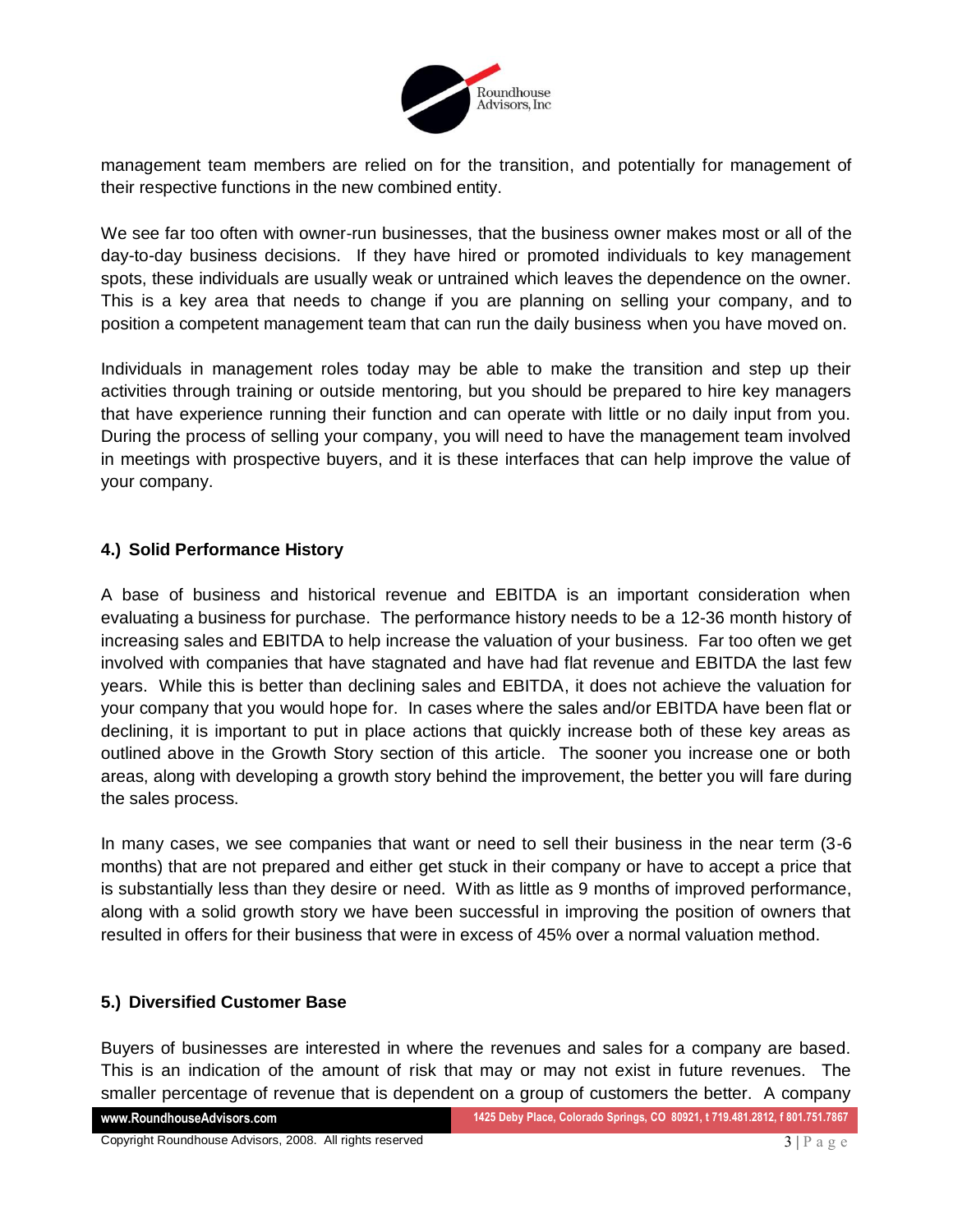

that has 30 customers that reflect 20% of their annual sales represents much less risk than a company that has only one or two customers that amount to 20% of their annual sales.

It may also be seen as risk if your revenues are dependent on only one market segment for the bulk of your sales. In this case, if there were a dramatic shift in market dynamics outside of the control of your company, then company revenues could be drastically impacted.

In both of these scenarios, there are sales and marketing programs that can be implemented to diversify a customer base and reduce the perceived risk by an outside buyer interested in your company. These actions take time and there should be at least 12 – 18 months where the results can be documented in your revenue stream and customer base data.

## **6.) Recurring Revenue Stream**

Recurring revenue streams also limit the risk to a potential buyer of your business. If your revenues are based soley on the sale of product that is a onetime occurrence then there is a need every day, month and year to sell new product. Recurring revenue streams allow you to book revenue on a regular basis even if you sold the contract many months ago.

By having a base of business that can be relied on every month through an accrued sale made months ago it takes risk out of the performance of business. Examples include selling annual or multiple year service contracts, upgrades, etc., but in some cases there may be limited ability to sell ongoing contracts based on your business or markets served. In these cases it is important to identify those recurring sales that take place without a contracted agreement, these include consumable sales, parts sales, and on-the-spot maintenance activities. It is also important in these cases to identify new areas that may be tested that can result in contracted product or services sales to develop a recurring revenue stream.

#### **7.) Proper Accounting for Owner Expenses**

Many business owners include expenses that at the time of sale can be pulled out to "normalize" the profit of the business. The difficulty in normalizing at the time of sale is it creates uncertainty with the buyer as to the real profits of the company and in many cases the normalization process pulls 100% of the owner's expenses out of the business, which is unrealistic. We have also talked with private business owners that have no real idea as to how much of past expenses the business incurred were related to direct normal operating of the business or are above what might be expected for a similar sized company.

Examples include first class airfare and top tier hotel rooms for the owner and spouse, since they may both be board members, to premier destinations domestically or internationally; salary and